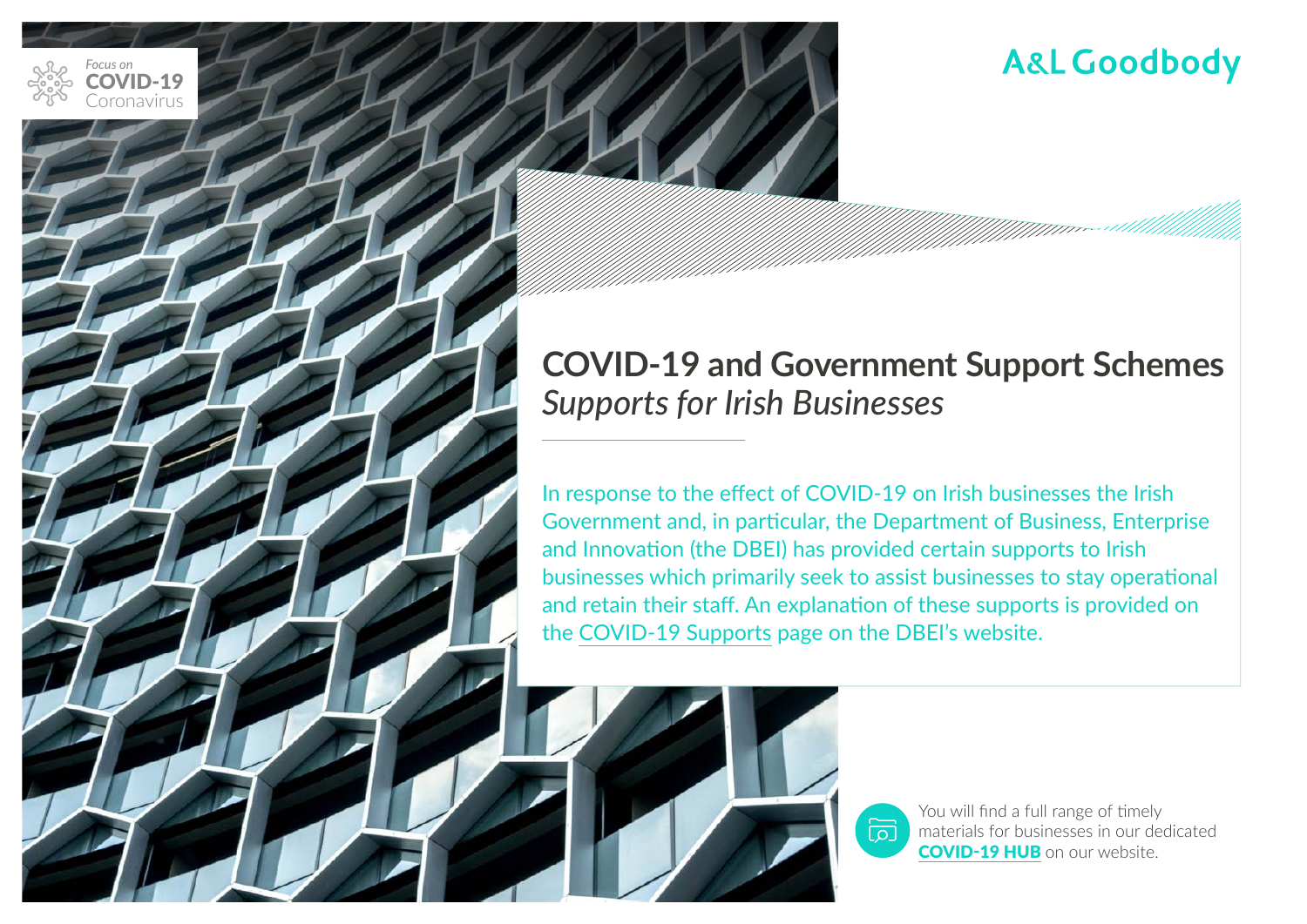

2

### **Available Supports**

**As the disruptive effect of COVID-10 intensifies across all sectors of our economy, the key governmental and other supports available to Irish businesses are:**

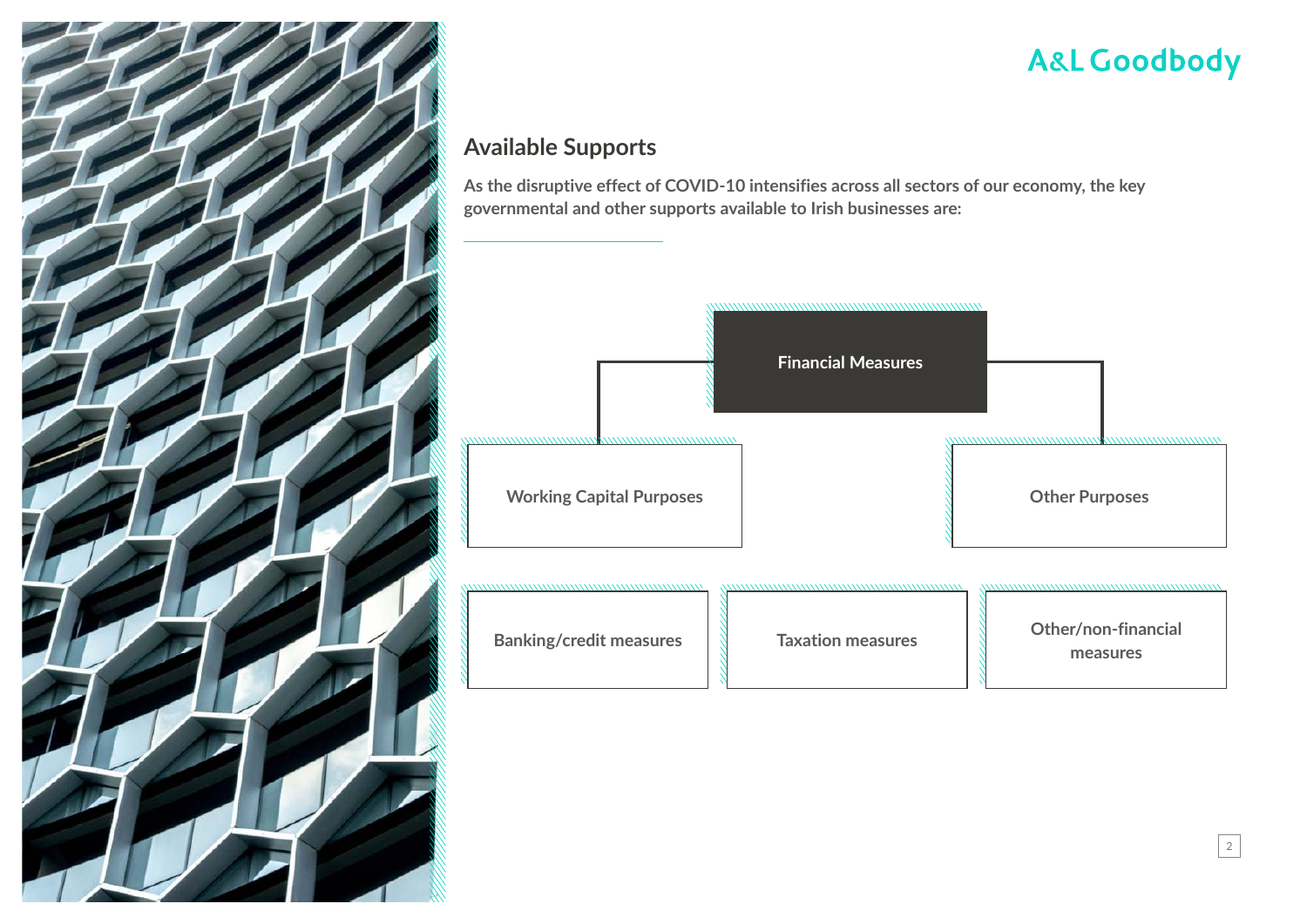



### **Financial measures**

**Financial Measures for Working Capital Purposes** 

|                                                                                                                | <b>What?</b>                                                                                                                                                                                                                                                                                                                                                                              | Who?                                                                                                                                                                                                                                                                                                                                                                                                                                        | How?                                                    |
|----------------------------------------------------------------------------------------------------------------|-------------------------------------------------------------------------------------------------------------------------------------------------------------------------------------------------------------------------------------------------------------------------------------------------------------------------------------------------------------------------------------------|---------------------------------------------------------------------------------------------------------------------------------------------------------------------------------------------------------------------------------------------------------------------------------------------------------------------------------------------------------------------------------------------------------------------------------------------|---------------------------------------------------------|
| <b>Strategic Banking</b><br><b>Corporation of</b><br>Ireland (SBCI)<br><b>Working Capital</b><br><b>Scheme</b> | A €450m working capital scheme. Loans<br>range from €25,000 up to €1.5m (the<br>first $\epsilon$ 500,000 of which is unsecured)<br>with a maximum interest rate of 4% are<br>offered to eligible businesses.                                                                                                                                                                              | Viable micro enterprises,<br><b>SMEs and Small-Mid Cap</b><br>enterprises impacted by<br>COVID-19 that meet the<br>relevant eligibility criteria.                                                                                                                                                                                                                                                                                           | Applications through the<br>SBCI website at sbci.gov.ie |
| <b>SBCI Future</b><br><b>Growth Loan</b><br><b>Scheme</b>                                                      | A €200m future growth loan scheme<br>of COVID-19 funding which will be<br>released in tranches and will provide<br>longer-term loans to COVID-19<br>impacted businesses.<br>Loan amounts will range €100,000 to a<br>maximum of €3m per applicant (the first<br>€500,000 of which is unsecured). Loan<br>terms range from 8 to 10 years.                                                  | Viable micro enterprises,<br>SMEs and Small-Mid Cap<br>enterprises impacted by<br>COVID-19 that meet the<br>relevant eligibility criteria.                                                                                                                                                                                                                                                                                                  | Applications through the<br>SBCI website at sbci.gov.ie |
| <b>Sustaining</b><br><b>Enterprise Funds</b>                                                                   | A fund of up to €180m operated by<br>Enterprise Ireland, providing repayable<br>advances of up to €800,000 as agreed<br>with the EU under new State Aid rules.<br>The fund will be used to support<br>the implementation of a Business<br>Sustainment Plan which must be<br>provided by the company outlining the<br>eventual stabilisation of the business and<br>a return to viability. | Firms operating in the<br>manufacturing and<br>internationally traded<br>services sectors with 10 or<br>more employees.<br>This fund is available to SMEs<br>that have applied for funding<br>from a financial institution,<br>including, where appropriate,<br>through the above mentioned<br>SBCI Schemes. This fund is<br>available to large companies<br>that have applied for funding<br>with an appropriate financial<br>institution. | Applications through<br><b>Enterprise Ireland</b><br>3  |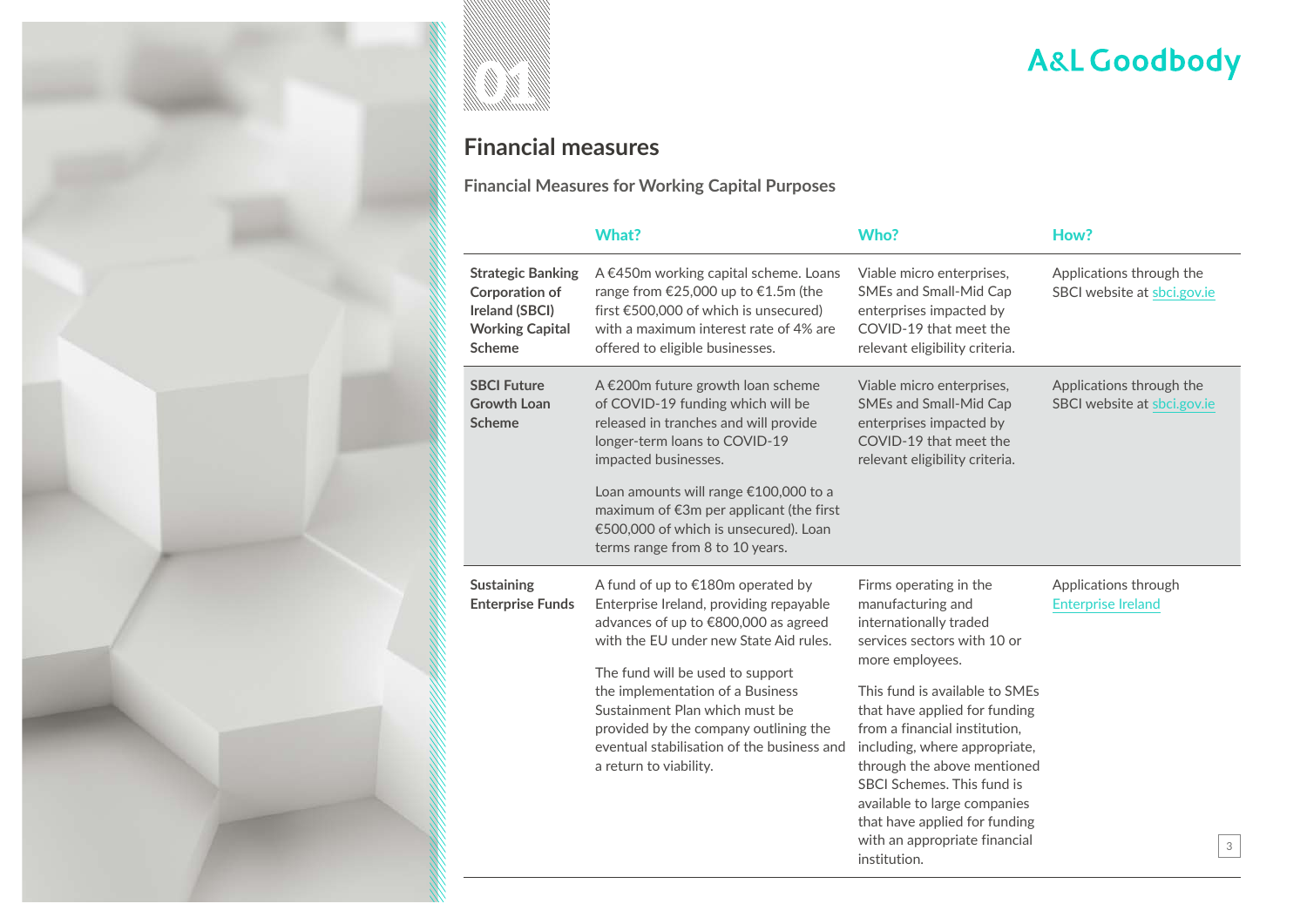4

**Financial Measures for Working Capital Purposes** *(continued)*

|                                                                            | <b>What?</b>                                                                                                                                                                                                                                                                                                                                                                                                       | Who?                                                                                                                                                                                                                                                                                                                                                                                                                                                | How?                                                                                                                                                                                      |
|----------------------------------------------------------------------------|--------------------------------------------------------------------------------------------------------------------------------------------------------------------------------------------------------------------------------------------------------------------------------------------------------------------------------------------------------------------------------------------------------------------|-----------------------------------------------------------------------------------------------------------------------------------------------------------------------------------------------------------------------------------------------------------------------------------------------------------------------------------------------------------------------------------------------------------------------------------------------------|-------------------------------------------------------------------------------------------------------------------------------------------------------------------------------------------|
| <b>MicroFinance</b><br><b>Ireland</b>                                      | Loans of up to €50,000 <sup>1</sup> from<br>MicroFinance Ireland. The terms include<br>a six months interest free and repayment<br>free moratorium, with the loan to then<br>be repaid over the remaining 30 months<br>of the 36-month loan period. These<br>loans are available at an interest rate of<br>between 4.5% and 5.5%.                                                                                  | Micro-Enterprises not in<br>a position to avail of bank<br>finance experiencing a<br>negative impact on their<br>business due to COVID-19<br>(15% of actual or projected<br>turnover impacted).                                                                                                                                                                                                                                                     | Applications through the<br>relevant Local Enterprise<br>Office or directly at<br>microfinanceireland.ie.                                                                                 |
| <b>The Credit</b><br>Guarantee<br><b>Scheme</b>                            | Available through the Pillar Banks (Allied<br>Irish Bank, Ulster Bank and Bank of<br>Ireland) (the Participating Lenders). Loans<br>of up to €1m will be available at terms<br>of up to seven years. The purpose of<br>this scheme is to encourage additional<br>lending to SMEs by offering a partial<br>Government guarantee (currently 80%)<br>to banks against losses on qualifying<br>loans to eligible SMEs. | Viable micro enterprises,<br>SMEs and Small-Mid Cap<br>enterprises impacted by<br>COVID-19 that meet the<br>relevant eligibility criteria can<br>avail of this scheme.                                                                                                                                                                                                                                                                              | Available through<br>Participating Lenders. The<br>DBEI plays no role in the<br>application or decision-<br>making process, which,<br>is fully delegated to the<br>Participating Lenders. |
| The Pandemic<br><b>Stabilisation and</b><br><b>Recovery Fund</b><br>(PSRF) | The fund, worth up to $E$ 2 billion, will<br>make capital available to medium and<br>large enterprises on commercial terms.<br>The fund will be made available through<br>a sub-portfolio within Ireland Strategic<br>Investment Fund (ISIF)<br>For further information on the PSRF<br>please see our publication on COVID-19:<br>Irish Government announces new<br>support measures for Irish businesses          | Large and medium<br>enterprises employing more<br>than 250 employees or with<br>annual turnover in excess<br>of €50 million which were<br>commercially viable prior to<br>COVID-19 and have been<br>negatively and materially<br>impacted by COVID-19.<br>ISIF may consider investing<br>in enterprises below these<br>levels if they are assessed to<br>be of substantial scale and<br>of significant importance at<br>national or regional level. | Applications through ISIF                                                                                                                                                                 |

1 This amount was increased from €25,000 to deal with the exceptional circumstances Micro-Enterprises are facing.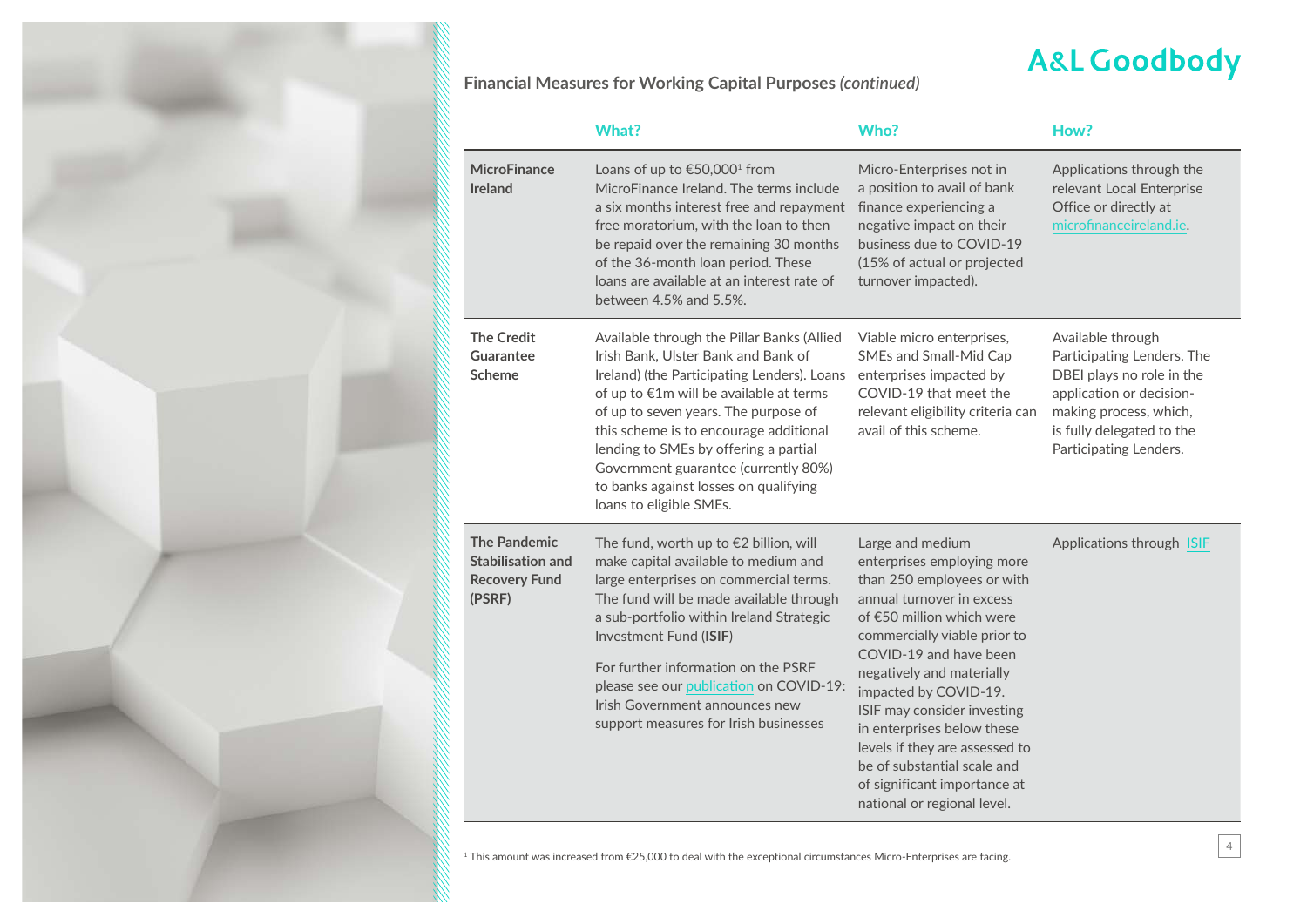

### **A&L Goodbody**

|                                    | <b>What?</b>                                                                                                                                                                                                                                                                                                                                                                                                                                                                                                                                                                                                                                                                                                                                                                                                                                                                                                        | Who?                                                                                                                                                                                                                                                                                                                                                                                                                                                                                                                                                                                                                     | How?                                                                                                                                                                                                                                  |
|------------------------------------|---------------------------------------------------------------------------------------------------------------------------------------------------------------------------------------------------------------------------------------------------------------------------------------------------------------------------------------------------------------------------------------------------------------------------------------------------------------------------------------------------------------------------------------------------------------------------------------------------------------------------------------------------------------------------------------------------------------------------------------------------------------------------------------------------------------------------------------------------------------------------------------------------------------------|--------------------------------------------------------------------------------------------------------------------------------------------------------------------------------------------------------------------------------------------------------------------------------------------------------------------------------------------------------------------------------------------------------------------------------------------------------------------------------------------------------------------------------------------------------------------------------------------------------------------------|---------------------------------------------------------------------------------------------------------------------------------------------------------------------------------------------------------------------------------------|
| Income<br>Support<br><b>Scheme</b> | Financial support provided to Irish workers and<br>businesses affected by COVID-19. Which comprises<br>of the wage subsidy scheme and various employee<br>supports.<br>The wage subsidy scheme is operated by the<br>Revenue Commissioners (Revenue). Pursuant to the<br>wage subsidy scheme, the rates of payment were/<br>are as follows:<br>Until 4 May 2020, the subsidy scheme refunds<br>٠<br>employers up to €410 per week for each<br>qualifying employee.<br>From 4 May 2020, payment moved to a system<br>based on the previous net weekly wage for<br>each employee.<br>For further information of the rate of payment of<br>the wage subsidy scheme please see our publication<br>on COVID-19 Income Supports.<br>Pursuant to the wage subsidy scheme the employer<br>is expected to make their best efforts to maintain as<br>close to 100% of normal income as possible for the<br>subsidised period. | Employers must self-declare<br>to Revenue that they have<br>experienced significant<br>negative economic disruption<br>due to COVID-19, with a<br>minimum of 25% decline in<br>turnover, and an inability to<br>pay normal wages and other<br>outgoings, in accordance<br>with guidance to be issued by<br>Revenue.<br>This scheme is open to<br>impacted employers in all<br>sectors.<br>The Scheme is confined to<br>employees who were on<br>the employer's payroll as at<br>29 February 2020, and for<br>whom a payroll submission<br>was made to Revenue in the<br>period from 1 February 2020<br>to 15 March 2020. | Any employer<br>business, already<br>registered with<br>Revenue for the<br>purposes of the<br>Employer COVID-19<br>Refund Scheme, is<br>not required to take<br>any further action.<br>Otherwise,<br>applications through<br>Revenue. |
| <b>Restart Grant</b>               | Direct grant aid for the purpose of assisting<br>eligible businesses with the costs associated with<br>reopening and reemploying workers following<br>COVID-19 closures. The grants will be equivalent<br>to the rates bill of the business in 2019, or a<br>minimum grant of €2,000, whichever is the higher,                                                                                                                                                                                                                                                                                                                                                                                                                                                                                                                                                                                                      | Micro and small businesses<br>with a turnover of less than<br>€5m and employing 50<br>people or less, which were<br>closed or impacted by at least<br>a 25% reduction in turnover                                                                                                                                                                                                                                                                                                                                                                                                                                        | Application forms can<br>be downloaded from<br>all local authority<br>websites from Friday<br>22 May.                                                                                                                                 |

with a maximum grant of €10,000. Businesses who out to 30 June 2020.

are in arrears or have not yet paid their 2019 rates bill will still be eligible to apply for the grant.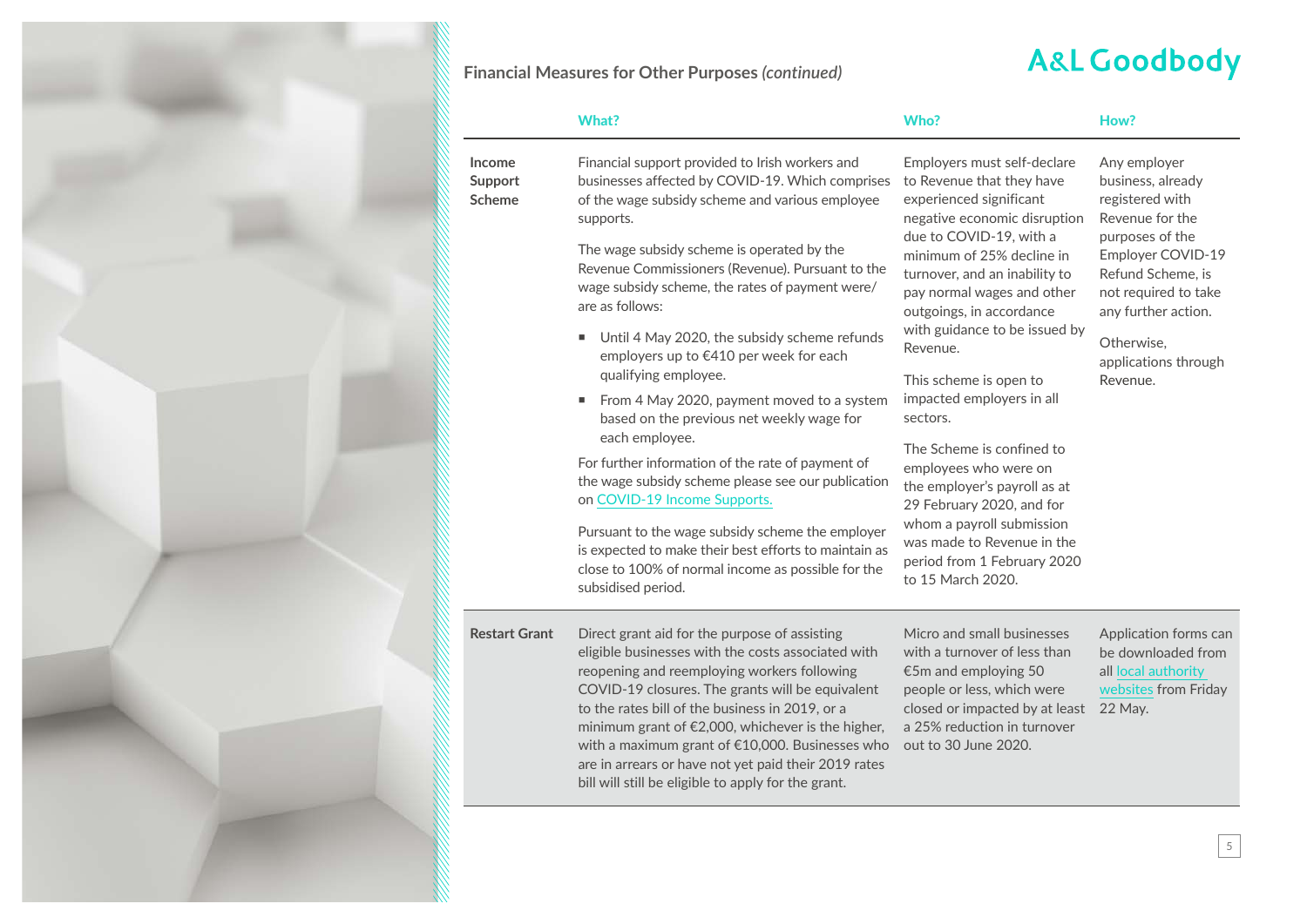

### **A&L Goodbody**

|                                                          | <b>What?</b>                                                                                                                                                                                                                                                                                                                                                           | Who?                                                                                                                                                                                                                                                                                                                                                               | How?                                                           |
|----------------------------------------------------------|------------------------------------------------------------------------------------------------------------------------------------------------------------------------------------------------------------------------------------------------------------------------------------------------------------------------------------------------------------------------|--------------------------------------------------------------------------------------------------------------------------------------------------------------------------------------------------------------------------------------------------------------------------------------------------------------------------------------------------------------------|----------------------------------------------------------------|
| <b>Commercial</b><br><b>Rates Waiver</b>                 | Commercial rates are being waived for a three<br>month period beginning on 27 March 2020 for<br>businesses that have been forced to close due to<br>public health requirements.                                                                                                                                                                                        | Any commercial ratepayers that<br>have had to temporarily close or<br>significantly curtail operations<br>during the COVID-19 response<br>period in relation to any rates<br>payments falling due in the<br>period to end-May. Ratepayers<br>that can continue to pay their<br>outstanding local authority<br>rates should continue to do so<br>in the normal way. | Available through the<br><b>Local Authority</b>                |
| <b>Trading Online</b><br>Voucher                         | This voucher is a government grant scheme that<br>offers financial assistance of up to €2,500 along<br>with training and advice to help your business<br>trade online. Businesses that have already received<br>a Trading Online Voucher can now apply for a<br>second voucher, where upgrades are required.                                                           | Businesses that employ up to<br>10 people.                                                                                                                                                                                                                                                                                                                         | Available through<br><b>Local Enterprise</b><br><b>Offices</b> |
| <b>LEAN</b> for<br>Micro                                 | This support is aimed to help build resilience<br>within small companies. Businesses can avail of<br>consultancy support with a LEAN Expert or help<br>to implement new remote working and physical<br>distancing guidelines.                                                                                                                                          | Local Enterprise Office clients Available through                                                                                                                                                                                                                                                                                                                  | Local Enterprise<br>Offices                                    |
| <b>COVID 19</b><br><b>Online Retail</b><br><b>Scheme</b> | The total fund size will be up to $\epsilon$ 2m and its<br>objective is to support companies in the indigenous<br>retail sector with a pre-existing online presence<br>to respond to both the domestic and international<br>consumer demand for a competitive online offer.<br>Grants ranging from €10,000 to €40,000 will be<br>awarded under the competitive scheme. | Retailers employing over 10<br>people that have an existing<br>online presence (e.g. website<br>or social media) that have a<br>retail outlet and derive the<br>majority of revenue from the<br>retail outlet(s);                                                                                                                                                  | Administered by<br><b>Enterprise Ireland</b>                   |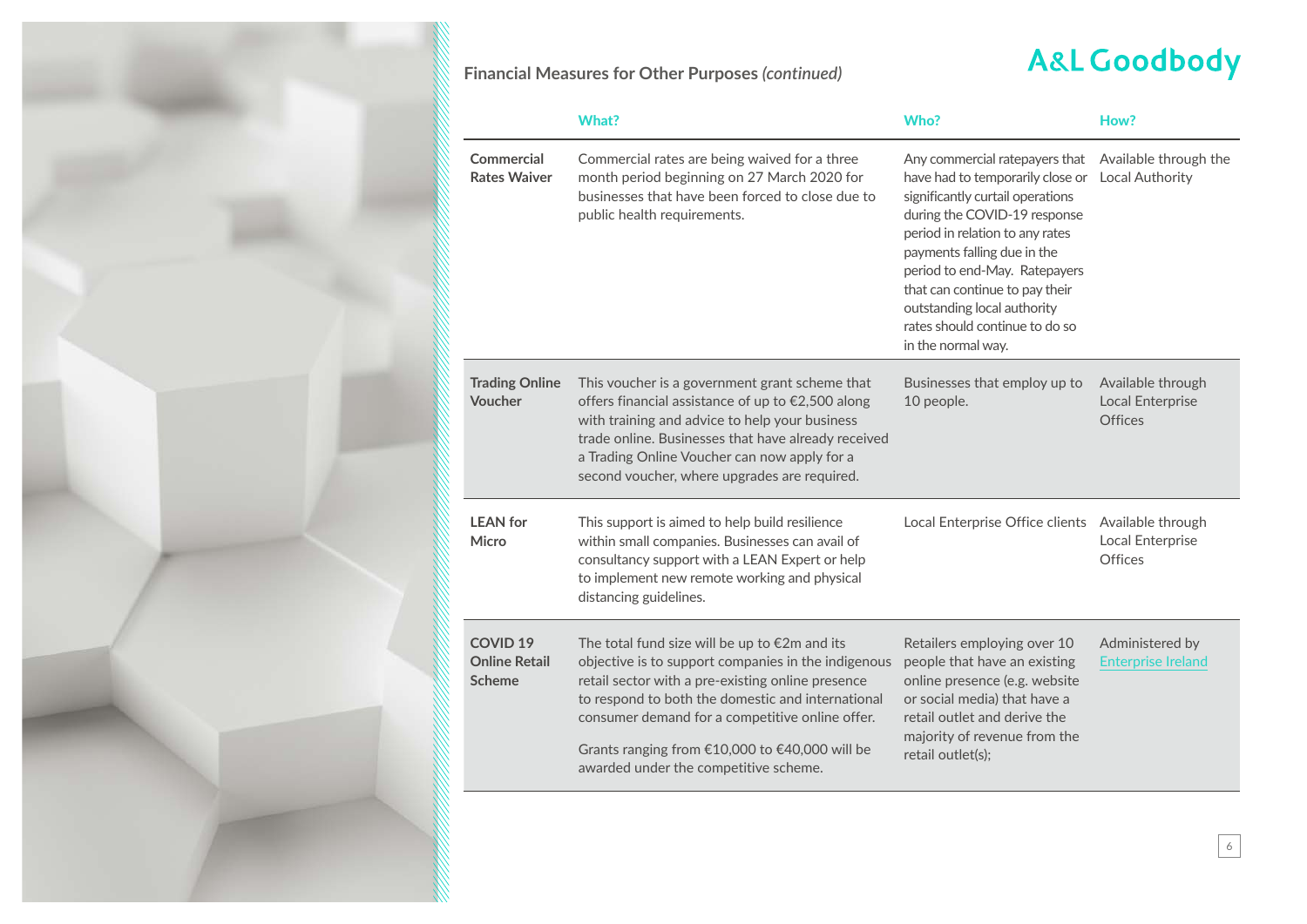

## **A&L Goodbody**

|                                                                          | <b>What?</b>                                                                                                                                                                                                                                                                                                           | Who?                                                                                                                                                                                                                                                                                                                                                                                                                                                                        | How?                                                                                     |
|--------------------------------------------------------------------------|------------------------------------------------------------------------------------------------------------------------------------------------------------------------------------------------------------------------------------------------------------------------------------------------------------------------|-----------------------------------------------------------------------------------------------------------------------------------------------------------------------------------------------------------------------------------------------------------------------------------------------------------------------------------------------------------------------------------------------------------------------------------------------------------------------------|------------------------------------------------------------------------------------------|
| COVID-19<br><b>Business</b><br><b>Financial</b><br><b>Planning Grant</b> | A grant worth up to $\epsilon$ 5,000, designed to help<br>companies to develop a robust financial plan,<br>including the preparation of documentation<br>required to support applications for external<br>finance from banks and/or other finance providers.                                                           | Enterprise Ireland clients<br>and those manufacturing or<br>internationally traded services<br>companies that employ 10 or<br>more full time employees.                                                                                                                                                                                                                                                                                                                     | Administered by<br><b>Enterprise Ireland</b>                                             |
| <b>Lean Business</b><br>Improvement<br>Voucher                           | The voucher is available to eligible companies to<br>access up to €2,500 in training or advisory services<br>support related to the continued operation of<br>their businesses during the current pandemic.<br>The voucher may be used to obtain services from<br>approved providers.                                  | Open to small, medium or<br>large client companies of<br>Enterprise Ireland or Údarás<br>na Gaeltachta (including High<br>Potential Start-ups).                                                                                                                                                                                                                                                                                                                             | Applications via the<br>Enterprise Ireland<br><b>Online Application</b><br><b>System</b> |
| Cross-Border<br><b>Companies</b>                                         | InterTradeIreland's Emergency Business Solutions<br>offers professional advice, to the value of €2,250,<br>to address key business challenges related to<br>COVID-19. The E-Merge programme provides<br>€2,800 consultancy support to help cross-border<br>businesses develop online sales and eCommerce<br>solutions. | Manufacturing of tradable<br>service business registered<br>on the island of Ireland,<br>engaged in cross border trade<br>which has a satisfactory<br>trading history and capacity<br>to deliver the project. Such<br>businesses must have less<br>than 250 employees and<br>annual turnover of less<br>than £40million (or Euro<br>Equivalent). Businesses<br>involved in retail, distribution<br>and agriculture are not<br>eligible for assistance under<br>this scheme. | Applications through<br><b>InterTradeIreland</b>                                         |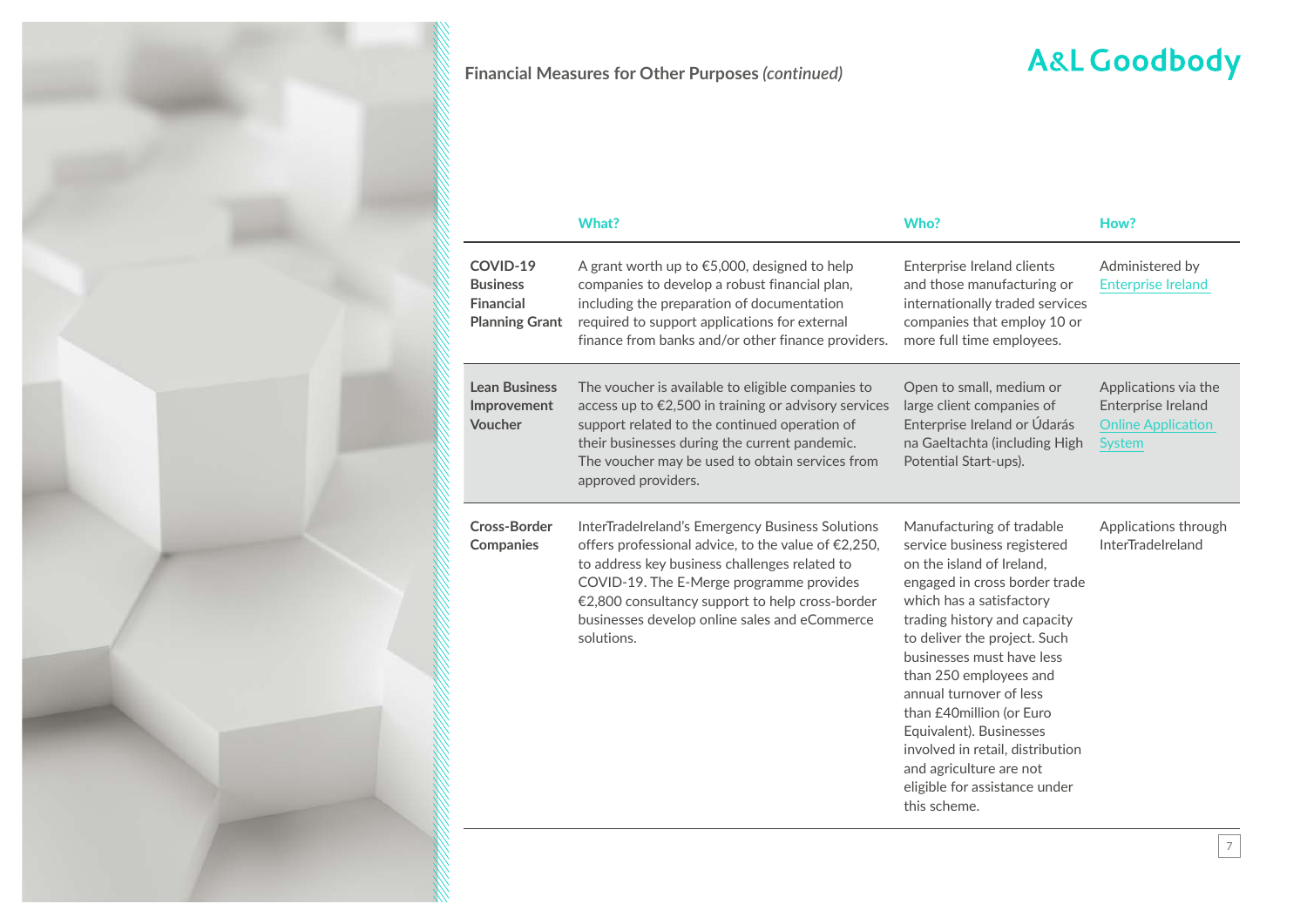

# **A&L Goodbody**

|                                                                           | What?                                                                                                                                                                                                                                                                                                                                                                                                                                       | Who?                                                               | How?                                                                                                                        |
|---------------------------------------------------------------------------|---------------------------------------------------------------------------------------------------------------------------------------------------------------------------------------------------------------------------------------------------------------------------------------------------------------------------------------------------------------------------------------------------------------------------------------------|--------------------------------------------------------------------|-----------------------------------------------------------------------------------------------------------------------------|
| Bord Bia's<br>'Navigating<br>Change'<br>COVID-19<br>Response<br>programme | Bord Bia has, is and will offer a suite multi-<br>disciplinary resources, ranging from practical<br>supports and training, to financial and promotional<br>assistance.                                                                                                                                                                                                                                                                      | Food, drink and horticulture<br>businesses affected by<br>COVID-19 | Applications through<br><b>Bord Bia</b>                                                                                     |
| <b>Bord lascaigh</b><br>Mhara                                             | Providing support to the seafood sector                                                                                                                                                                                                                                                                                                                                                                                                     | Businesses in the seafood<br>sector                                | Bord lascaigh Mhara                                                                                                         |
| <b>An Post</b><br><b>Funding</b>                                          | An Post is committing $E2$ million worth of<br>practical supports to help Ireland's SMEs get back<br>to business and selling online successfully and<br>sustainably.<br>There are three strands to the An Post package<br>which are as follows:<br>Direct Mail fund worth €1m for 1000 SMEs to<br>٠<br>market their business across Ireland<br>Discounted Prices for the Covid-19 period,<br>٠<br>starting with 25% discount on parcels and | Irish SMEs.                                                        | May be accessed by<br>registering for the An<br>Post Advantage Card<br>through anpost.com/<br>commerce and post<br>offices. |
|                                                                           | Dedicated eCommerce advice hub to help<br>٠<br>SMEs start trading online                                                                                                                                                                                                                                                                                                                                                                    |                                                                    |                                                                                                                             |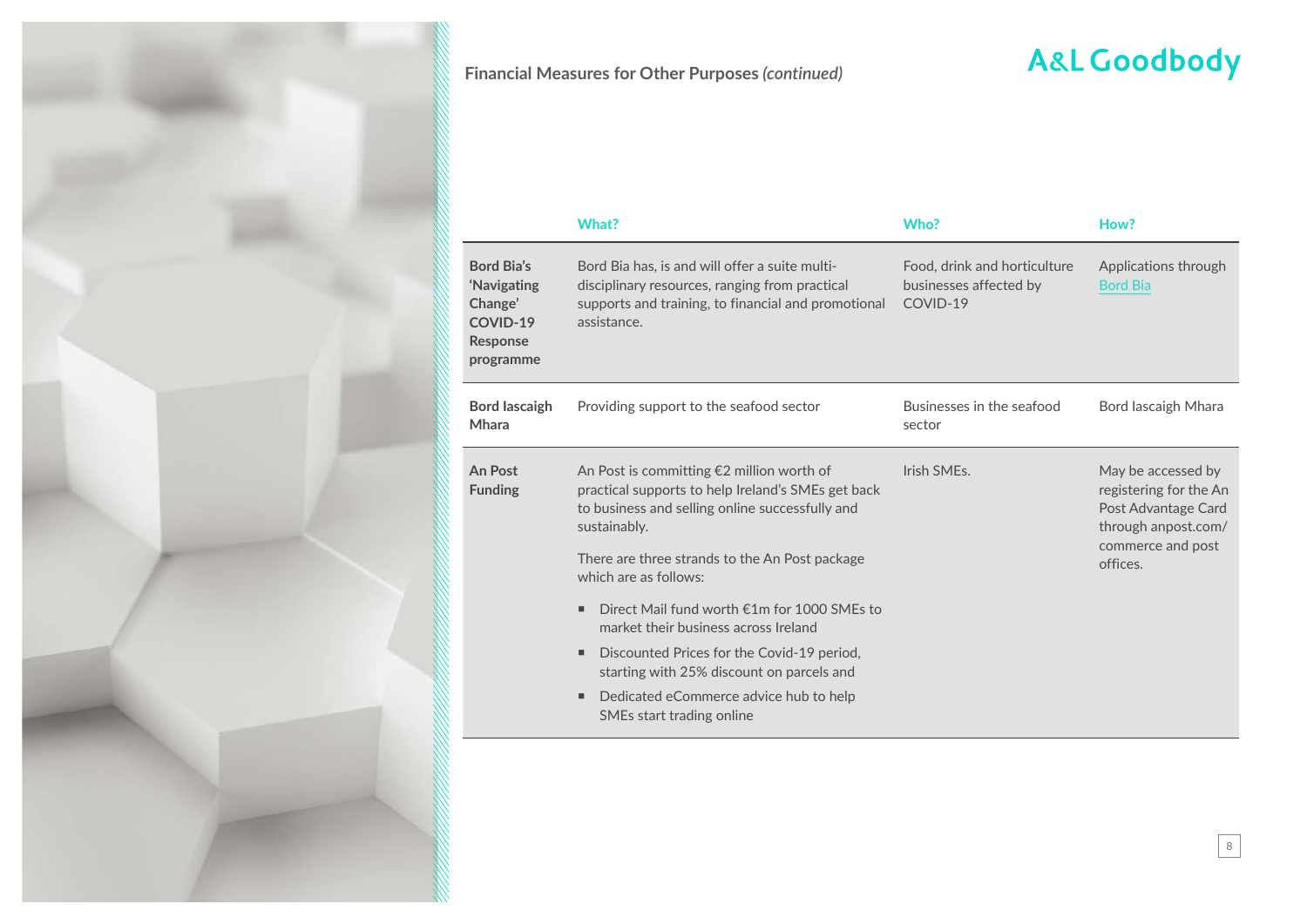

## **A&L Goodbody**

|                                                                     | What?                                                                                                                                                                                                                                                                                                      | Who?                                                                                                        | How?                                                                                                                  |
|---------------------------------------------------------------------|------------------------------------------------------------------------------------------------------------------------------------------------------------------------------------------------------------------------------------------------------------------------------------------------------------|-------------------------------------------------------------------------------------------------------------|-----------------------------------------------------------------------------------------------------------------------|
| <b>Grant Supports</b>                                               | A full range of Enterprise Ireland, IDA Ireland, Local<br>Enterprise Office and Údarás na Gaeltachta grant<br>supports will be available to firms to help with<br>strategies to innovate, diversify markets and supply<br>chains and to improve competitiveness.                                           | Businesses experiencing<br>trading difficulties and short-<br>term shocks in response to<br>COVID-19        | Through Enterprise<br>Ireland, IDA Ireland,<br>Local Enterprise<br>Office and Údarás na<br>Gaeltachta                 |
| <b>Joint First</b><br>Responder<br><b>Support</b><br><b>Service</b> | The Department of Employment Affairs and<br>Social Protection and DBEI will provide a joint<br>First Responder support service providing tailored<br>supports for impacted firms, with the objective of<br>avoiding mass lay-offs and buying time for firms to<br>work through the short-term disruptions. | <b>Businesses experiencing</b><br>trading difficulties and short-<br>term shocks in response to<br>COVID-19 | Through the<br>Intreo Offices<br>and development<br>agencies, Enterprise<br>Ireland and IDA<br>Ireland in each region |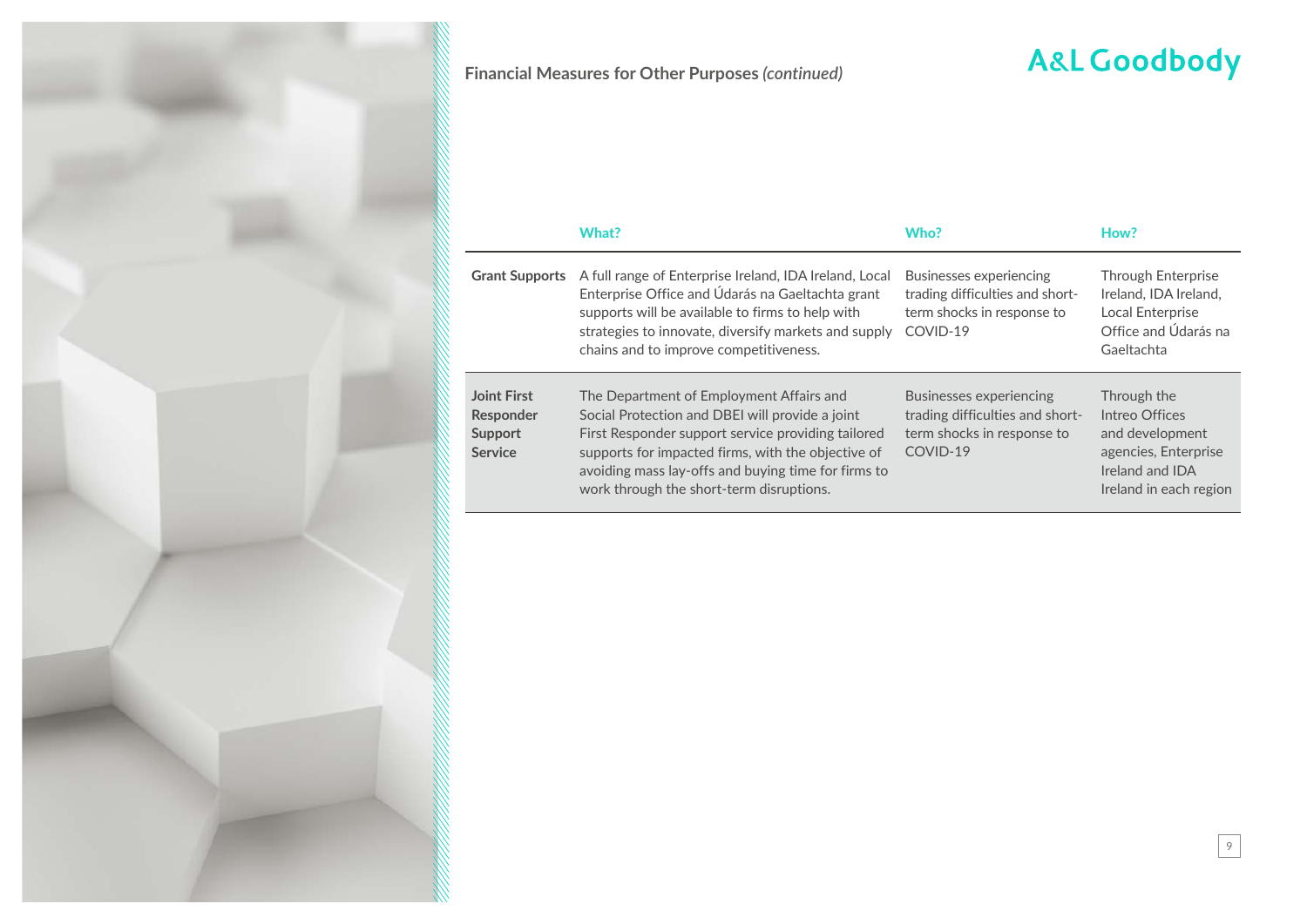



### **Banking and credit measures**

**The following banking and credit measures have been announced in response to COVID-19**

#### Central Bank of Ireland

Confirmed that it will allow banks to dip into their rainyday capital reserves to keep lending flowing

#### Banks

All the pillar banks have announced that they will offer flexibility to their customers, and they may be able to provide payment holidays or emergency working capital facilities."

Extensive supports for SME customers

- A deferral on loan repayments will be available to many businesses.
- Banks are working to ensure a wide range of credit, cash flow and supply chain supports are offered to businesses who are trying to manage the pressures arising from COVID-19.

A small but important change for many businesses is the limit for contactless credit card payments has been raised from €30 to €50.

#### - Non-Banks -

The main non-bank lenders have also confirmed their intention to also support the range of measures announced by the country's main retail banks.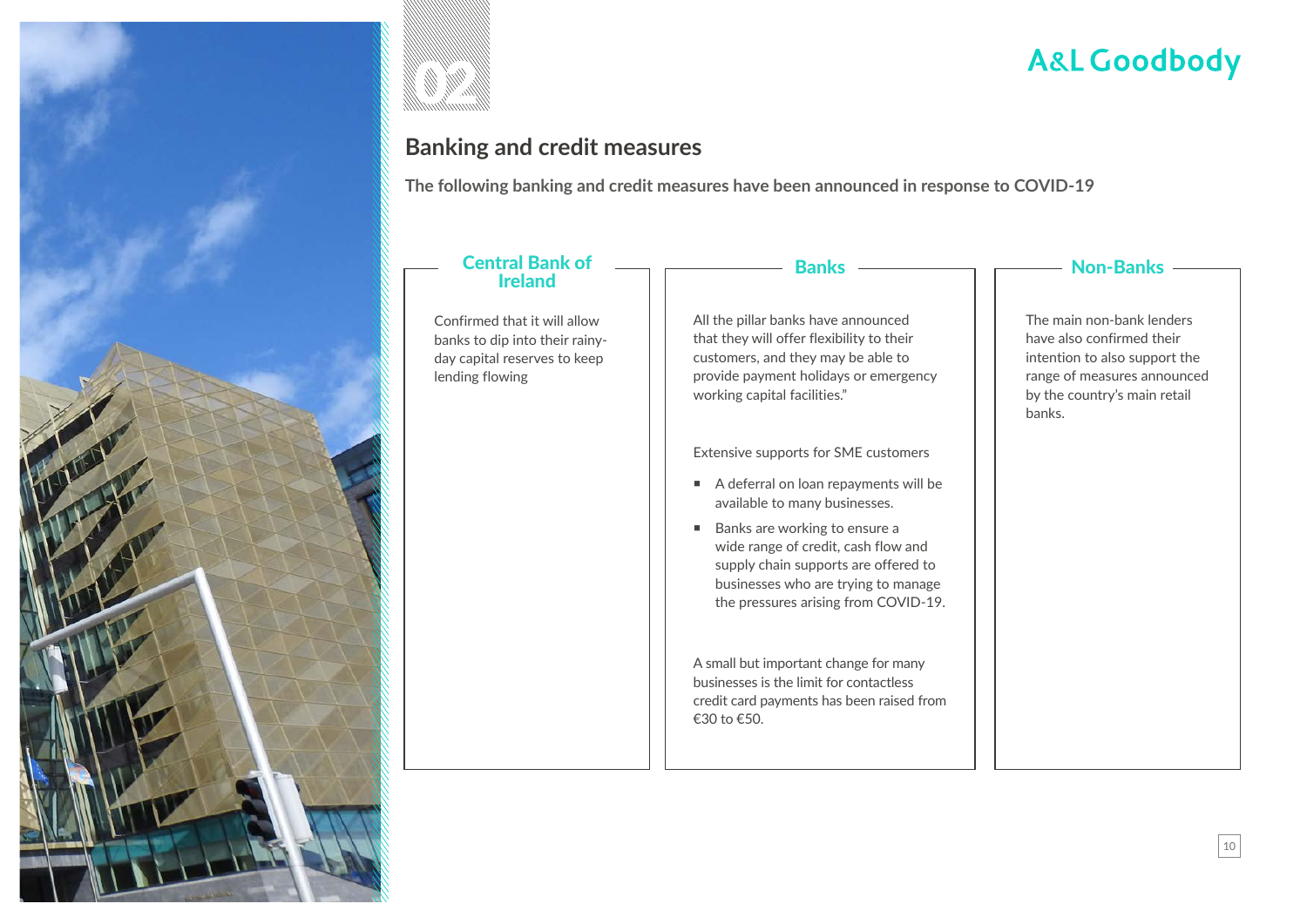

■ Revenue's COVID-19 information and [advice for taxpayers and agents](https://www.revenue.ie/en/corporate/communications/covid19/index.aspx) provides information on Revenue services and tax and customs measures in place during the COVID-19 pandemic including information on tax returns, new 'warehousing' of deferred tax debts and interest suspension arrangements.





#### **Other**

- Restaurants to operate as takeaways: [Amendments to Planning and Development](https://www.housing.gov.ie/planning/covid-19-coronavirus/clarification-operation-planning-system-during-current-covid-19)  [Regulations](https://www.housing.gov.ie/planning/covid-19-coronavirus/clarification-operation-planning-system-during-current-covid-19) temporarily allow restaurants to operate as takeaways - whereby members of the public can order food for collection for consumption off-premises or have food delivered for consumption off-premises without being required to obtain change of use planning permission to operate as takeaways.
- Filing of Annual Returns: The Companies Registration Office has introduced changes to [annual filing obligations for companies](https://dbei.gov.ie/en/News-And-Events/Department-News/2020/March/19032020.html) to assist companies during the COVID-19 crisis.
- Employment Permits System Contingency Arrangements: The Department of Business, Enterprise and Innovation has implemented a [contingency plan](https://dbei.gov.ie/en/Publications/COVID-19-Employment-Permits-System-Contingency-Arrangements.html) to ensure that the Employment Permits system will continue to operate in all scenarios during the COVID-19 crisis.

#### **Advisory Services**

- **Training and Mentoring: The Local** Enterprise Offices have moved training programmes, workshops and networking meet-ups online, covering areas such as cash management in a crisis, leading your business through COVID-19 and advice for employers impacted by the crisis.
- **Tourism sector:** In response to the COVID-19 crisis and the impact on the tourism sector, the [Fáilte Ireland COVID-19](https://www.failteireland.ie/Supports/Managing-Business-in-Unprecedented-Times)  [Business Support Hub](https://www.failteireland.ie/Supports/Managing-Business-in-Unprecedented-Times) is targeting its

**A&L Goodbody** 

supports to respond to the most urgent challenges and threats tourism businesses are now facing.

- Workplace Protection and Improvement: The National Standards Authority of Ireland has published a [Workplace Protection and](https://www.nsai.ie/covid-19workplaceprotection/)  [Improvement](https://www.nsai.ie/covid-19workplaceprotection/) Guide outlining preventative measures businesses can take to prevent the spread of COVID-19.
- Supply Chain Workers: The Department of Transport, Tourism and Sport and the Department of Health have prepared [COVID-19 guidance](https://www.gov.ie/en/publication/ed29dc-irelands-response-to-covid-19-transport-measures/#guidance-for-supply-chain-workers) for supply chain workers. The [guidance](https://dbei.gov.ie/en/Publications/Business-Continuity-Planning-A-checklist-of-Preparatory-Actions-in-Responding-to-the-COVID-19-Outbreak.html) provides these essential workers with information as regards their continued work, the importance of access to sanitary facilities and the importance of maintaining all elements of the supply chain.
- Retail Protection and Improvement: The NSAI has published a [COVID-19 Retail](https://www.nsai.ie/covid-19retailprotection/)  [Protection and Improvement Guide](https://www.nsai.ie/covid-19retailprotection/) to help retailers manage business continuity during the COVID-19 emergency.
- Business Continuity Planning COVID-19 Checklist: The Department of Business, Enterprise and Innovation has updated its [checklist on Business Continuity Planning](https://dbei.gov.ie/en/Publications/Business-Continuity-Planning-A-checklist-of-Preparatory-Actions-in-Responding-to-the-COVID-19-Outbreak.html)  [which provides a checklist for businesses in](https://dbei.gov.ie/en/Publications/Business-Continuity-Planning-A-checklist-of-Preparatory-Actions-in-Responding-to-the-COVID-19-Outbreak.html)  [responding to COVID-19.](https://dbei.gov.ie/en/Publications/Business-Continuity-Planning-A-checklist-of-Preparatory-Actions-in-Responding-to-the-COVID-19-Outbreak.html)
- 11 ■ Standards for medical supplies made freely available: NSAI and SAI Global have developed the COVID-19 [Response](https://www.nsai.ie/about/news/eu-standards-for-medical-supplies-made-freely-available/)  [Package](https://www.nsai.ie/about/news/eu-standards-for-medical-supplies-made-freely-available/) which will provide [free access to](https://www.nsai.ie/about/news/eu-standards-for-medical-supplies-made-freely-available/)  [Standards for medical devices and personal](https://www.nsai.ie/about/news/eu-standards-for-medical-supplies-made-freely-available/)  [protective equipment](https://www.nsai.ie/about/news/eu-standards-for-medical-supplies-made-freely-available/).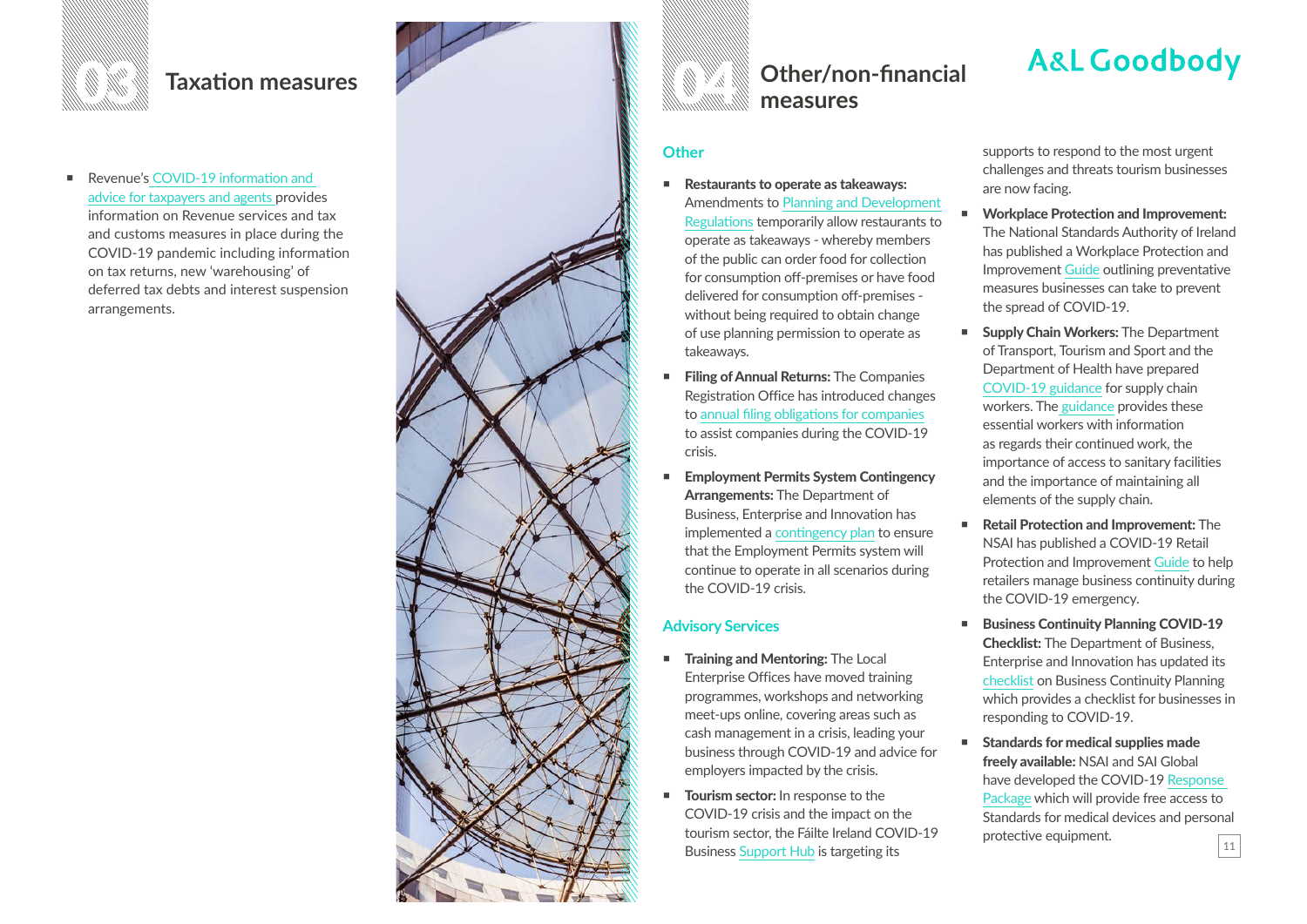

**Key takeaways** 

### **A&L Goodbody**

**Variety of Government supports available**

**Aims to retain employees and speed recovery**

**PSRF support for larger businesses and multiple supports for smaller**